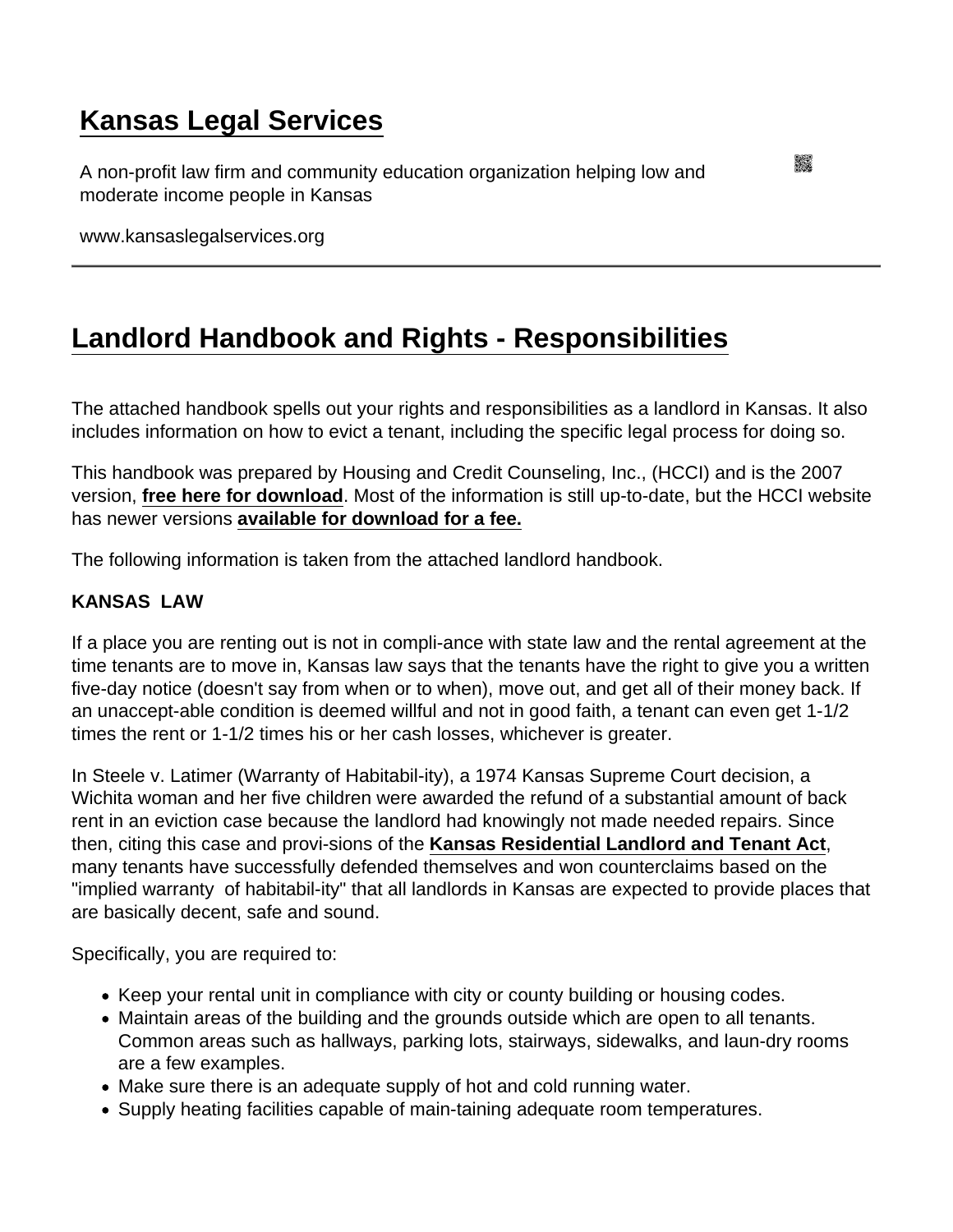Check local housing and building codes, if you have them, for more specifics.

(On these last two, the landlord does not neces-sarily have to pay for the utility services, but he or she must provide the equipment and it must work.)

- Maintain all electrical, plumbing, sanitary, heating, ventilation, and air conditioning systems in good and safe working order.
- Maintain all appliances that are provided with the property.This includes such things as stove, refrigerator,and window airconditioners.(If there is an appliance in the property that you do not want to be responsible for but you are willing to leave for the tenants for their use,you should note that in writing to the tenant and keep a copy.
- Make sure there is some way to appropriately store and remove garbage and trash from the premises.You do not necessarily have to pay for the services,but you must make sure they are available.
- Tenants have the right to expect that repairs and routine maintenance items get taken care of in a reasonable amount of time. You need to keep in mind that "reasonable" in this case may, unfortu-nately, be a little less time than you would allow if the repair or maintenance was needed in your own home. Part of your responsibility as a land- lord is to provide service and, whereas you might decide to live with some problem or let some- thing go in your own home because you had other priorities, a tenant may not feel the same way and does not have that responsibility.

You could be liable for damages (money losses) to the tenant if you do not take care of maintenance or repairs in a reasonable amount of time. For instance, if a refrigerator goes out, for the first 24 hours the law may look upon the event as an "act of God." After that, if you have not tried to provide repairs or replace- ment at least on a temporary basis, you might be liable for the tenant's food spoilage and/or for the tenant having to eat out for a time.

Another example would be where heavy rains cause unexpected flooding in below-level rooms or apartments. The tenants should try to get the furniture up on blocks or do what- ever can be done on an emergency basis to prevent damage to the property and furniture.

But, after that, the landlord has a responsibility to respond on an emergency basis - get the carpeting water-vacuumed or even pulled up, take care of drying out the unit and/or, if necessary, temporarily or permanently relocate the tenant. Major problems are usually covered by insurance. Regardless, the landlord needs to act.

## **OTHER CODES**

Other codes exist at the state and local level. You should learn about those that apply to your properties. They can be used for you and against you.

Structures housing three or more residential rental units must be in compliance with the Kansas Fire Prevention Code. That code requires smoke alarms, does not require fire extinguishers, and generally requires two safe exits from any building. Local governments that adopt their own fire codes can make them stricter, but not more permissive, than the state's. Check with your local fire depart- ment to see if you have a local code. If not, questions can be directed to the State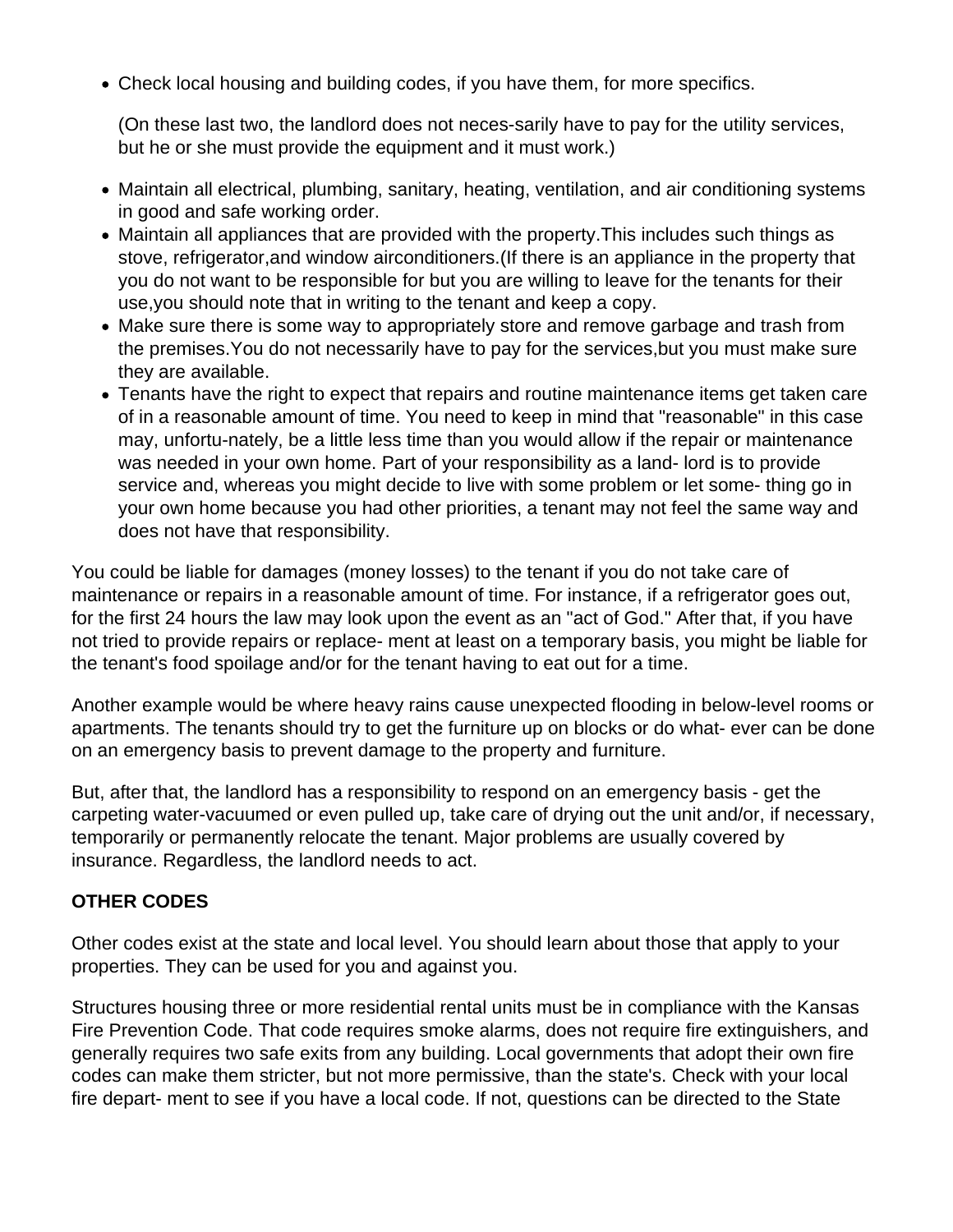Fire Marshal in Topeka at 368-4026 or [www.state.ks.us/firemarshal](http://www.state.ks.us/firemarshal) .

Get a copy of your local housing code, if there is one.

What is the difference between a "building" code and a "housing" code? A housing code is what people normally call a "performance code" in that it sets out standards for housing that is already constructed in terms of how things should be or how they should work. For instance, a housing code will say that there should be adequate hot and cold running water but will not specify what kind of pipes there have to be to carry the water to the tap. That is performance. A building code, on the other hand, specifies exact materials and construction and installation methods for the systems and structure of houses. Building codes gener-ally apply to new construction and to substan-tial repairs or improvements made to existing housing. A building code may require certain kinds of plumbing or wiring in new construc-tion; however, if you have an older property that has plumbing or wiring that is no longer recommended, as long as it works and is safe, it will be okay as far as housing codes go.

Be aware of ordinances that cover water - for instance, clean water for wells.

Many counties have ordinances about noxious weeds and other nuisances. These ordinances have language about overgrown grass and weeds, as well as prohibitions against storing of junk, etc. on residential property.

Some cities and counties also have ordi-nances defining and controlling abandoned or junk cars.

If your local unit of government has any of these codes, it should have inspectors to enforce them. Voluntary inspections should be available at no charge. After observing problems, inspectors generally send letters giving the responsible party (tenant or landlord) ten to sixty days to correct problems. Most codes allow for extensions of time, if needed. At a certain point, the codes usually give the authorities the power to take care of the problem and bill it to the person or property involved and/or take the responsible person to court and get judgment for fines or jail.

## **UTILITIES**

Make sure, whether your agreement is written or verbal, that who pays which utilities is clear.

If the tenants are responsible to pay any utilities and their usage is the only usage to be billed to that meter, make sure that the billing with the utility company is in the tenant's name.

A landlord may be stuck with large bills because they have tried to do tenants a favor and have left utility billings in the landlord's name. If a prospective tenant has been required by the utility to put up a deposit and doesn't have the money, you probably don't want that person as a tenant. Particularly in the winter, many landlords fear that tenants will leave or not pay bills and utilities will be shut off without the landlord's knowledge causing damage such as frozen water pipes. Leaving the utility in your name or having an arrange-ment with the utility where it automatically reverts into your name when the tenant orders a shut-off is risky since high bills could accumulate in your name before you get your first statement and realize what has happened.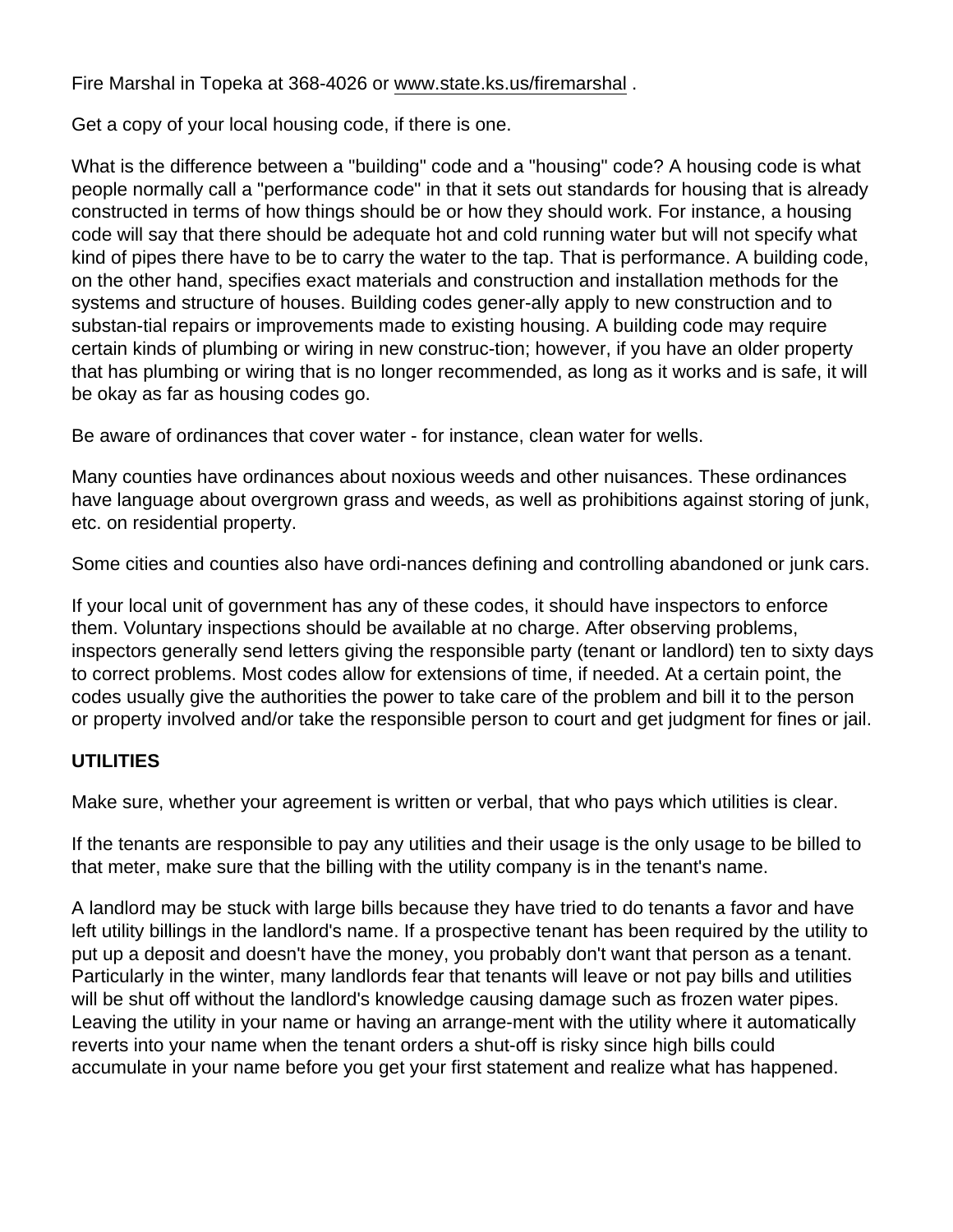The best thing to do, if possible, is to leave a written standing order with the utility company that you will be notified whenever a shut-off is imminent. At that point, you can decide whether to have the utility reconnected in your name or make other arrangements.

If you pay the utilities (utilities are included in the rent), make sure you pay them! If a landlord is responsible for utility payments and the utility ends up being cut off while the tenant is in place either because of the landlord's direct request or for non-payment of bills, the landlord can be liable for as much as one and a half times a month's rent or one and a half times the actual damages the tenant suffers, whichever is greater.

Sticky situations can develop when utility bills are split either with the landlord receiving a bill and billing one or more tenants for reimburse-ment or when a landlord tells tenants, "You divide it up however you want to." There is serious question whether this type of arrange-ment is legal the way the laws that the Kansas Corporation Commission administers are written. (Language in them prohibits the resale of utilities.) If you set up some arrangement like this, it is important that full disclosure of utility bills and expenses be included and that you be willing to work with tenants to figure out what their share of utility payments will be.

The following is an example of a situation that could occur: In an up-down duplex, the down-stairs tenant is at home all day with the heat on pretty high; the upstairs tenant who is at work all day, comes home and finds the apartment so hot that he has to open the windows to be comfortable. You then find the upstairs tenant not wanting to have to pay his share of the bill because he is not there all day and wouldn't have had the heat on had the bill been in his control versus the downstairs tenant saying that the bill was high because the upstairs tenant always opens the window. Obviously, some accommodation can be made by adjusting vents and so on so that the upstairs apartment is not overly heated, but a setup like that is always going to be difficult.

The best solution is normally to either include the utilities in the rent or separate meters and separate heating/cooling appliances altogether so that the tenants are only responsible for what they actually use.

Weatherization and insulation may be worth considering even though it is not required by law. Weatherization/insulation costs can pay for itself in a short period of time in terms of lower utility bills, more comfortable living spaces, and long-term, satisfied tenants.

If you are housing low-income tenants, there periodically are government programs which provide utility payment and weatherization assistance to low-income people even in rental property as long as the landlord agrees not to evict the tenant without good cause or raise the rent within a certain period of time. These programs might be worth looking into.

## **MAKING REPAIRS AND IMPROVEMENTS**

Don't promise anything you can't do. You are better off to surprise a tenant with a major improvement or repair than to promise and discover that you can't deliver it as you said.